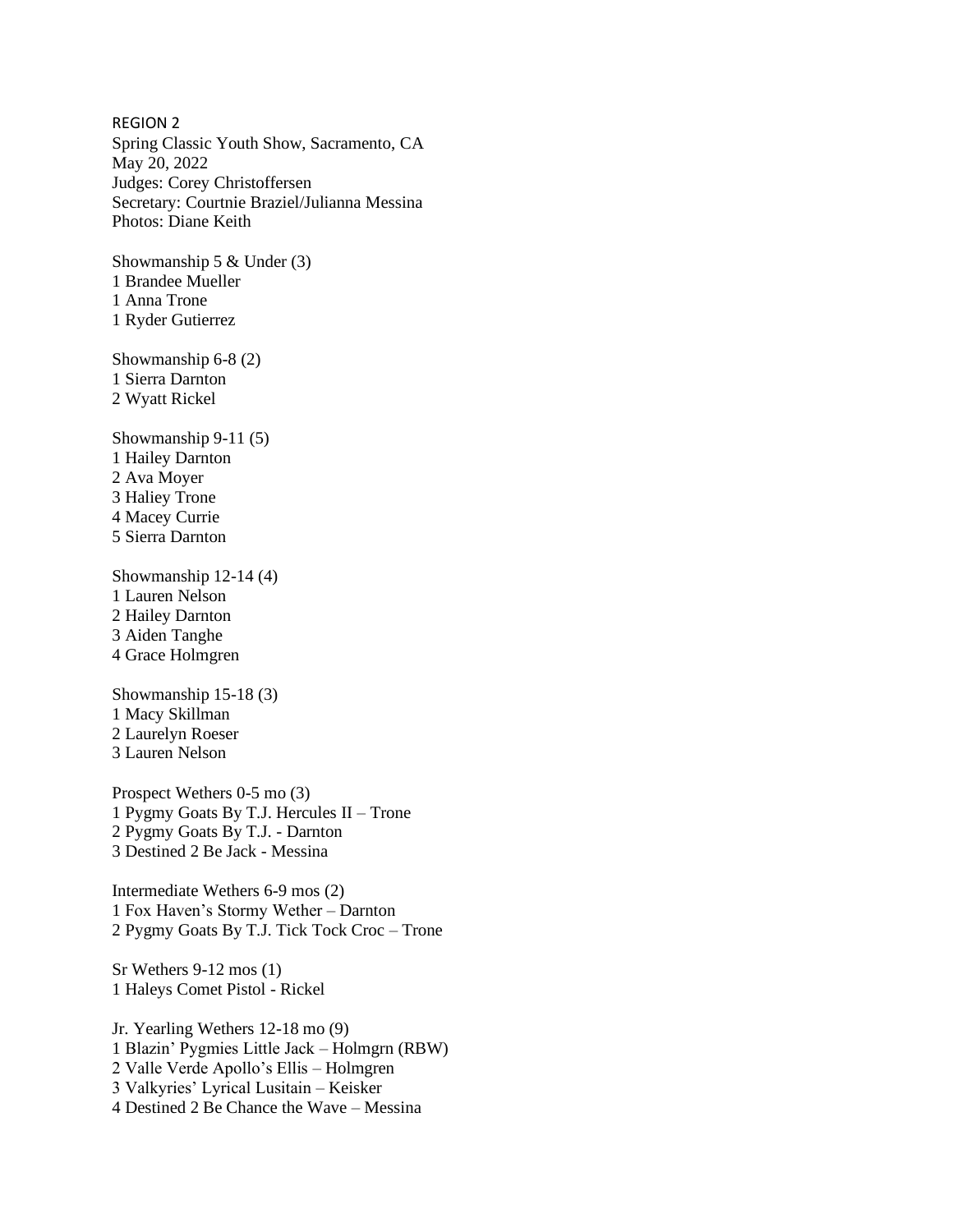5 Valle Verde TKO's Nicholas - Darnton

Sr. Yearling Wethers 18-24 mo (1) 1 Bloomin' Pygmies Road Rage – Messina (BW)

Wethers 2-3 year old (4) 1 Twilight Ranch Metallic Man – Nelson 2 Destined 2 Be Moose - Messina 3 Royal Pygmies Lil Irish Prince – Lown 4 Flying Turtle's Brilliant Dance With Mr. D - Tanghe

Wethers 3-4 year old (1) 1 Blackberry Blossom Willie Taylor - Skillman

Wethers 4 years & older (5) 1 Fair View Mr. Right Now – Messina 2 Ahsum Pygmies Dust Storm - Darnton 3 Little Eden's King Arthur – Lown 4 Haileys Comet Raider – Keisker 5 Gallopin' Goats Pumpkin Pie Spice

Baby Doe Kid B, 2-4 mos (1) 1 A & J Pygmies Hazel - Trone

Junior Doe Kid 4-6 mo (2) 1 Gallopin' Goats Sweet Potato Pie – Roeser 2 Royal Pygmies Lil Irish Mocha - Lown

Jr. Dry Yearling 12-16 mo (4) 1 Blackberry Blossom Shenandoah Waltz – Skillman (JCH) 2 Flying Turtle's Gotta Good Gadget – Keisker 3 Penny Ln Pygmies Estrella – Trone 4 Pygmy Goats By T.J. Keeley - Darnton

Intermediate Yearling 16-20 mo (2) 1 Valkyries Jiving Sister – Moyer (RJCH) 2 Destined 2 Be Royal Harmony – Messina

Milking Does (1) 1 Haleys Comet Pansy - Rickel

Does  $2-2\frac{1}{2}$  years  $(2)$ 1 Blackberry Blossom Kentucky Girl – Skillman 2 Flying Turtle's Midnight Moon Is Up – Tanghe

Does  $2\frac{1}{2}$ -3 years (1) 1 Gallopin' Goats Rhyd the Moonlight - Lown

Does 3 years (2) 1 Long Branch Cheyenne Autumn – Keisker (RSCH/RGCH) 2 Blackberry Blossom Stormy Waters - Trone